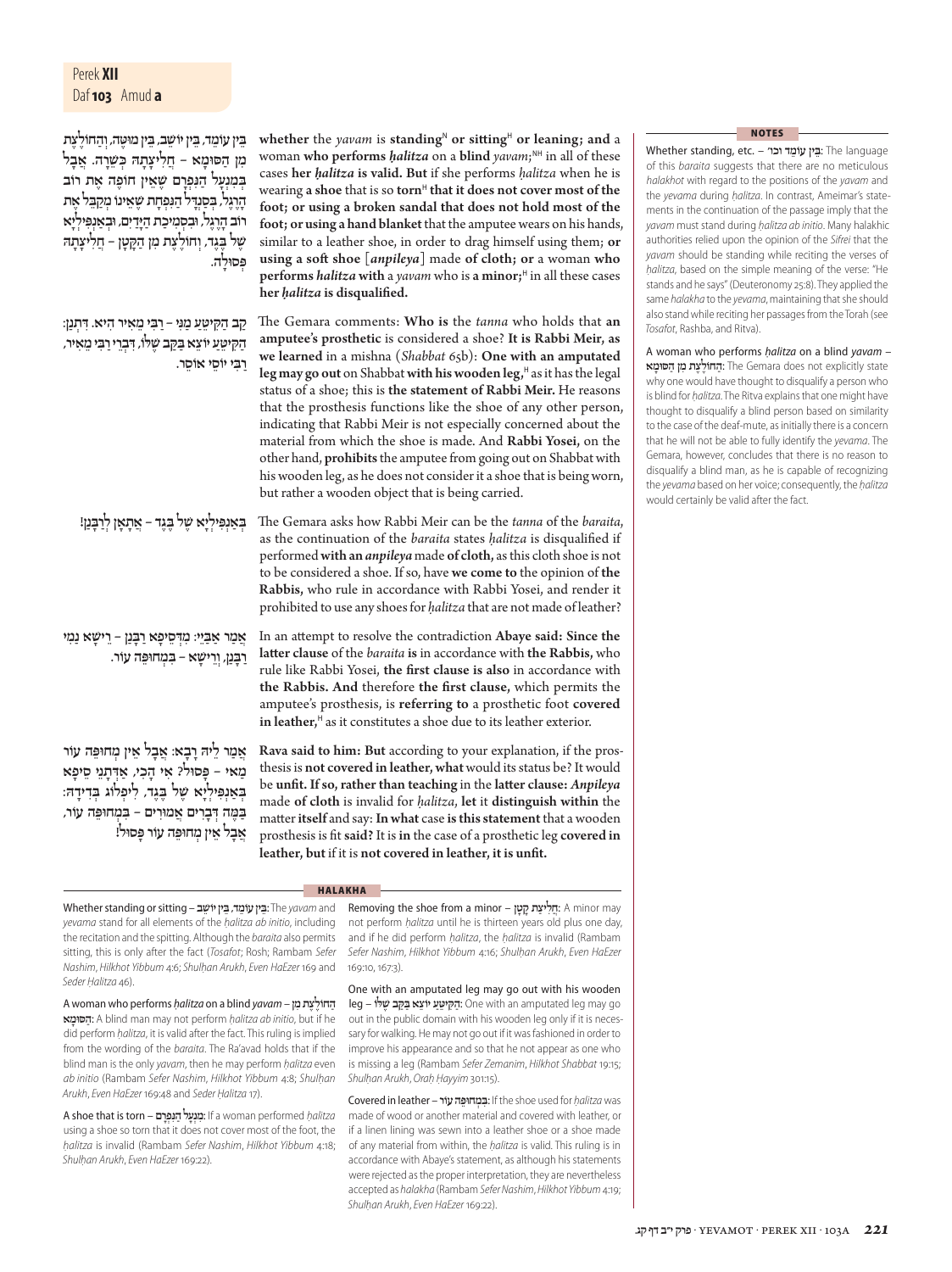### **NOTES**

 Must press his foot – **יהּ סֵחַידְ מִ לְ יךְ רִצָ**: Ameimar's reasoning is not explained in the Gemara, and therefore, the early commentaries offer several explanations for it. Some explain that the need to press one's foot in the ground is to ensure that it is evident that it was the *yevama* who removed the shoe. The concern is that otherwise, the shoe may be too big for the foot and fall off by itself, and therefore, if the *yavam* presses his foot to the ground the shoe should not fall off by itself, but must be removed by the *yevama* (*Nimmukei Yosef* ).

The Ramban (Sefer HaZekhut) offers an alternative explanation of Ameimar's reasoning: By pressing his foot to the ground the *yavam* ensures that it rests on the ground in a normal manner. The later commentaries debated whether Ameimar intended to completely invalidate a *ĥalitza* not performed in this fashion, possibly due to a tradition from Sinai that *ĥalitza* must be performed while pressing one's foot to the ground, or whether he is merely teaching the preferred way to perform *ĥalitza*.

**ְ**: **ּדַמ ְסִגי ַעל ִל ֲיחָתא ְ ּדַכְרֵע ּיה** – feet his of backs the on Walks This teaching of Ameimar that prohibits a clubfooted individual from performing *ĥalitza* would seem to contradict Rashi's understanding of a teaching in the mishna. The mishna states that *ĥalitza* from the knee down is valid, which Rashi understands to refer to a *ĥalitza* performed on one whose leg has been amputated from the knee down. If one need not have a foot at all to perform *ĥalitza*, just a knee, then there is no reason for Ameimar to disqualify one who is clubfooted. The early commentaries who accepted Rashi's understanding assert that Ameimar's statement is not in accordance with the *halakha*, and although Rav Ashi, a later authority whose opinions are usually in accordance with the *halakha*, questioned it, he was only trying to explain Ameimar's perspective, though he did not accept Ameimar's opinion himself.

Many other early commentaries prove from Ameimar's opinion that it is not possible to accept Rashi's interpretation of the mishna, although it is accepted by most of the *ge'onim*. They explain the phrase in the mishna: From the knee down it is valid *ĥalitza*, as referring not to an amputated leg at all, but rather to the manner of tying the sandal, below or above the knee, in accordance with an understanding from the Jerusalem Talmud (Rif). On this basis, there were those who rule that an amputee's *ĥalitza* is invalid (Rav Nissim Gaon).

Rabbeinu Ĥananel interprets the mishna in a manner that is similar to Rashi, explaining that the phrase: From the knee down it is valid *ĥalitza*, does refer to one whose knee is amputated. However, he asserts that this does not contradict Ameimar's opinion and that Ameimar's two *halakhot* relate to one another, as they indicate that one who leans must also press his foot on the ground. Only one who cannot simultaneously lean and press his foot to the ground is disqualified for *halitza*. An amputee is capable of leaning and pressing his calf on the ground, which is not true for someone who is clubfooted, as he cannot lean and press his foot on the ground at all.

#### **HALAKHA**

**P P P i i** *x le must press his foot to the ground – עֵרִיךָ לְמִידְחַסֵּיה* **יהּ עֵרְכַלְ** : The *yavam* must stand or lean against a wall or a pillar, and press his foot to the ground, in accordance with the opinion of Ameimar (Rambam *Sefer Nashim*, *Hilkhot Yibbum* 4:17; *Shulĥan Arukh*, *Even HaEzer* 169:30 and *Seder Ĥalitza* 63).

 Someone who walks on the backs of his feet – **מאןַ** backward twisted is foot s'one If **ְ**: **ּדַמ ְסִגי ַעל ִל ֲיחָתא ְ ּדַכְרֵע ּיה** or upside down or to the side, or if he can walk only on his toes, he may not perform *ĥalitza*, in accordance with Ameimar (Rambam *Sefer Nashim*, *Hilkhot Yibbum* 4:17; *Shulĥan Arukh*, *Even HaEzer* 169:34).

| אַלָּא אֲמַר רָבָא: מִדְּרֵישָׁא רַבִּי מֵאִיר – I |   |
|----------------------------------------------------|---|
| סֵיפָא נַמִי רַבִּי מֵאִיר, הַאי מֵגֵין וְהַאי     |   |
| לא מגין.                                           | t |

**ֲאַמר ֲאֵמ ַימר: ַהאי ַמאן ְ ּדָחֵליץ ָצִר ְיך ְל ִמְדַחֵס ּיה ְלַכְרֵע ּיה.** 

**ֲאַמר ֵל ּיהַרב ַאׁ ִשי ַלֲאֵמ ַימר: ְוָהַתְנָיא ֵּבין ֵעוֹמד ֵּבין ֵׁ יוֹשב ֵּבין ּמו ֶּטה! ֵא ָימא: ּוְל ָעוֹלם ְ ּדָדֵחיס ְלַכְרֵע ּיה.** 

**ַוֲאַמר ֲאֵמ ַימר: ַהאי ַמאן ְ ּדַמ ְסִגי ַעל ִל ֲיחָתא ְ ּדַכְרֵע ּיה – ָלא ָחֵליץ. ֲאַמרֵל ּיה ַרב ַאׁ ִשי ַלֲאֵמ ַימר: ְוָהַתְנָיא: ָסמוֹכוֹת ָהַרְגַלִים, ָלאו ְ ּדָחֵליץ ָּב ּה ִא ּ יהו? ָלא, ְ ּדָיֵהיב ֵל ּיה ְלַאֵחרְוָחֵליץ.** 

**ֲאַמרַרב ַאׁ ִשי: ְלַמאי ְ ּדָקָאַמרֲאֵמ ַימר – ָלאו ַּבר ּאוָבא ָחֵליץ ְוָלאו ַּבר ִק ּיפוֹף ָחֵליץ.**

**Rather,** the fact that the *baraita* was not taught in that manner indicates that Abaye's explanation is incorrect. Therefore, **Rava said** that the contradiction should be reconciled in another way: **Since the fi rst clause** of the *baraita* is in accordance with the opinion of**Rabbi**  Meir, that the shoes need not be made of leather, the latter clause **is also** taught in accordance with the opinion of**Rabbi Meir**, and the distinction between a wooden prosthetic and an *anpileya* of cloth is: **Th is** prosthesis **protects** the foot, **and that** soft shoe **does not protect**  the foot, as it does not have a hard sole. Rabbi Meir does not require that the shoe be of leather, but he does require that it be protective footwear.

With regard to the statement in the *baraita* that indicates that *ĥalitza* may be performed even if the *yavam* is not standing, **Ameimar said: Th e one who performs** *ĥalitza* by having his *yevama* remove his shoe **must press his foot**<sup>N</sup> to the ground,<sup>H</sup> and while in this position the *yevama* will remove his shoe.

**Rav Ashi said to Ameimar: But isn't it taught** in the *baraita* above: She may perform *halitza* whether he was standing or sitting or **leaning?** One who is leaning cannot easily press his foot into the ground. He answered him: **Say** that the man may perform *ĥalitza* while in any of these positions, but that **actually** this is true only if he presses his foot to the ground, which is admittedly more difficult to do while leaning.

**And Ameimar** also **said** about this issue: **Someone who walks on**  the backs of his feet, NHB meaning he is clubfooted and his foot is twisted upside down, **cannot perform** *ĥalitza***. Rav Ashi said to Ameimar: But isn't it taught** in a *baraita*: **Leg supports** can be used for *ĥalitza*. **Does this not mean that** this lame individual **performs**  *halitza* using these supports on his knees? This would indicate that even one with twisted feet can perform *halitza*. The Gemara answers: **No,** the intention is that if **he gave these supports to another**  whose foot is shaped normally **and he** wore them while **performing**  *ĥalitza***,** it is valid. Th at other one is allowed to perform *ĥalitza*while wearing these supports because they are also considered shoes, but one whose foot is misshapen may not perform *ĥalitza* with them, as it functions for him as a foot, not a shoe.

**Rav Ashi said: According to what Ameimar said, bar Uva cannot perform** *ĥalitza* **and bar Kipof cannot perform** *ĥalitza***,** as these two, who were famous eulogizers in Rav Ashi's generation, had feet that became so crooked that they were unable to walk normally.

#### **BACKGROUND**

 Someone who walks on the backs of his feet – **עלַ גיִסְ מַדּ ְ מאןַ** ,equinovarus talipes congenital ,condition This : **ִל ֲיחָתא ְ ּדַכְרֵע ּיה** or CTEV, commonly known as clubfoot, is usually caused by a birth defect and is characterized by the sole of the foot being twisted upward or on the side of the foot, forcing one to walk on the sides of his feet or on his ankles. In some cases the heel is so radically arched that the affected person appears to be walking on his tiptoes. In the most extreme cases the foot is completely inverted so the bearer of this defect is forced to walk on the tops of his feet, with the soles facing upward.



Leg of infant with clubfoot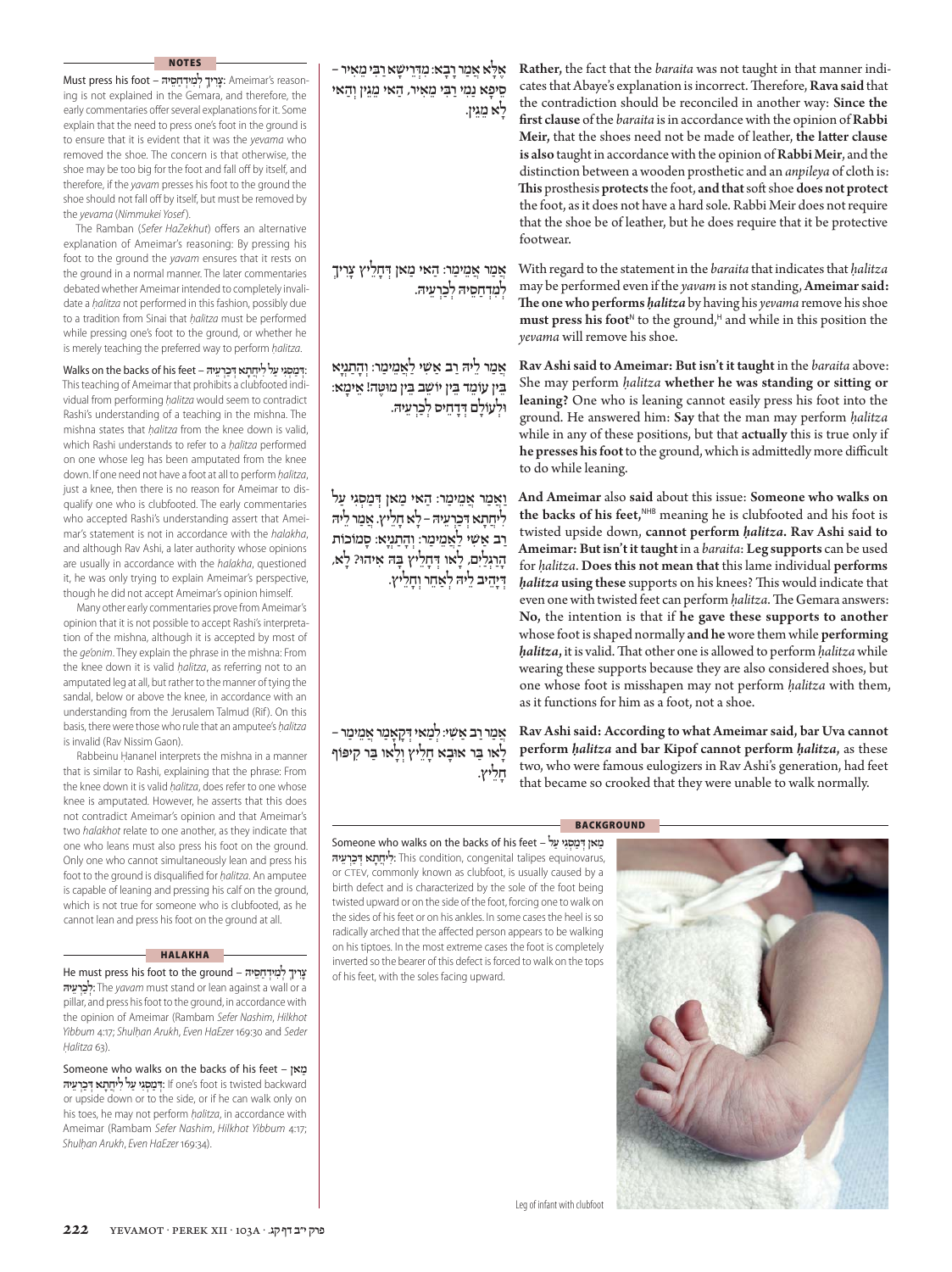**ִ״מן ָהַאְרּכּוָבה ּו ְלַמ ָּטה״ כו׳. ּוְרִמ ְינ ִהי: ְ״רָגִלים״ – ְּפָרט ְלַבֲעֵלי ַק ִּבין!** 

**ָׁש ֵאני ָהָכא, ִ ּד ְכ ִתיב ֵ״מַעל ַרְגלוֹ״ – ִאי ָה ִכי, ְלַמ ְעָלה ִמן ָהַאְרּכּוָבה ַנִמי! ֵ״מַעל״ ְולֹא ֵמַעל ְ ּדֵמַעל.**

**ֲאַמרַרב ַּפ ָּפא: ׁ ְשַמע ִמ ָּינ ּה: ַהאי ִא ְיס ַּתִוָירא – ַעד ַאְרָעא ָנֵחית. ְ ּד ִאי ָסְלָקאַּדֲעָת ְך ִמ ְיפַסק ָּפֵסיק – ֲהָוה ֵל ּיה ִא ּ יהו ֵ״מַעל״ ְו ׁש ָוֹקא ֵמַעל ְ ּדֵמַעל. ֲאַמרַרב ַאׁ ִשי: ֲא ִפ ּילּו ֵּת ָימא ִמ ְיפַסק ּכַכְרָעאָּדֵמי. ּכְרָעא – ְ ּכל ְ ּדַבֲהֵדי ַ ָּפֵסיק, ָ**

**ּכֲהָנא: ִ״מן ָהַאְרּכּוָבה ּוְלַמֲעָלה״, ְמ ִתיב ַרב ָ ּ״ו ְבׁ ִשְלָיָת ּה ַה ֵ יּוֹצאת ִמֵּבין ַרְגֶל ָיה״! ָאַמר ַאַּבֵיי: ְּבָׁשָעה ֶׁשּכַוֹרַעתֵל ֵילד – ֶ נוֹעֶצתֲעֵקֶב ָיה ּבְיֵרְכוֹתֵיהָ וְיוֹלֶדֶת.** 

**ָּתא ׁ ְשַמע: ״לֹא ָעָׂשהַרְגָליוְולֹא ָעָׂשה ְׂשָפמוֹ״! ִל ָּׁ ישָנא ַמַעְלָיא. ָּתא ׁ ְשַמע: ַ״וָיּבֹא ָׁש ּאול ְלָהֵס ְך ֶאתַרְגָליו״! ִל ָּׁ ישָנא ַמַעְלָיא.** 

**ָּתא ׁ ְשַמע: ַ״א ְך ֵמ ִס ְיך ּהוא ַרְגָליו ַּבֲחַדר ַה ְּמֵקָרה״! ִל ָּׁ ישָנא ַמַעְלָיא. ֵּ״בין ַרְגֶל ָיה״ כו׳ ִל ָּׁ ישָנא ַמַעְלָיא.** It was taught in the mishna that if one's leg was amputated **from the knee down** and his *yevama* performed *ĥalitza* with him, the *halitza* is valid. The Gemara raises a contradiction from a *baraita* that comments on the pilgrimage one makes to Jerusalem during a Festival. The Torah states: "Three Festivals [regalim] you shall celebrate for Me in the year" (Exodus 23:14). The *baraita* comments on the verse: Festivals are referred to in the verse as *regalim*, which literally means feet, indicating that one must actually make the pilgrimage to Jerusalem by foot [*regel*] during the Festival, which comes to exclude people who have prostheses.<sup>H</sup> This indicates that a prosthetic foot is not called a *regel*, which seems to contradict the mishna that allows *ĥalitza* on a prosthetic from the knee down.

The Gemara answers: It is different here, with respect to *ḥalitza*, as **it is writt en:** "She removes the shoe **from on his foot [***me'alraglo***]"**  (Deuteronomy 25:9), which indicates that not only can his actual foot be used for performing *ĥalitza*, but also the part above it, i.e., the calf. The Gemara objects: If that is so, that one may use a part of his leg above his foot to perform *ĥalitza*, then if one's leg was amputated **from above the knee,** he should **also** be eligible for *ĥalitza*; and yet, the same mishna taught that only one with a leg amputated from below the knee is eligible for *halitza*. The Gemara answers that the verse states: **"From on** his foot," meaning above his foot, **but not: From on that which is on** his foot; the wording indicates that it can be above his foot until the knee, but not any further above that.

**Rav Pappa said: Learn from here that the heel bone [***istavira***]**<sup>L</sup> reaches to the ground<sup>B</sup> where it connects to the foot, for if it enters **your mind** to say **that it is separate and divided,** and there is another bone in between, **then that** ankle bone **is "from on** the foot" **and the calf** would be prohibited for *ĥalitza*, as it would be considered: **From on that which is on** his foot. **Rav Ashi said: Even** if **you say that it is separate and divided** from the calf, because **anything that is connected with the** sole of the **foot is considered like the foot,** then the ankle is certainly part of the foot, making the calf the area that is "from on the foot."

It was taught in the mishna that if one's legs were amputated **from**  the knee and above, the *ḥalitza* is invalid. This implies that the *regel* includes the calf but not the thigh. **Rav Kahana raised an objection**  from the verse: "And against her afterbirth that emerges from **between her legs [ragleha]"** (Deuteronomy 28:57), implying that regel includes even the thighs. Abaye said: The verse actually means between her feet, as **when** a woman **crouches to give birth, she pushes her heels into her thighs and she gives birth,** so it appears as if the fetus emerges from between her feet.

The Gemara continues its challenge. Come and hear another verse: **"He had neither dressed his feet [***raglav***], nor trimmed**  his beard" (II Samuel 19:25). The phrase "dressed his feet [*raglav*]" is referring to treating his pubic hair, implying that even the area around the thigh is referred to as *regel*. The Gemara answers: This is a euphemism.<sup>N</sup> The Gemara attempts another challenge: **Come** and **hear** from another verse: **"And Saul went in to cover**  his feet  $\lceil \text{raglav} \rceil$ " (1 Samuel 24:3), meaning: To urinate, implying that regel refers even to the thighs. The Gemara answers: This is also **a euphemism.**

**Come** and **hear** the meaning of: His feet, from the following verse regarding the Moabite king, Eglon, which states: **"Surely he is covering his feet [***raglav***] in the cabinet of the cool chamber"**  (Judges 3:24). The Gemara answers: This is a euphemism. The Gemara attempts another proof from a verse regarding Sisera's encounter with Yael: **"At her feet [***ragleha***]** he sunk, he fell" ( Judges 5:27), which indicates that they had sexual intercourse, and implies that *regel* includes the thigh. The Gemara answers: This is also a **euphemism.**

### **HALAKHA**

 Festivals, comes to exclude people who have prostheses – **ביןִּ קַליֵעֲבַלְ רטָפְּ לים״ִגָ״רְ** : A crippled individual is exempt from the mitzva of bringing an offering when he appears at the Temple during the three pilgrim Festivals and is also not obligated to make the pilgrimage, in accordance with the Gemara (Rambam *Sefer Korbanot*, *Hilkhot Ĥagiga* 2:1).

#### **LANGUAGE**

 derived Possibly : **ִא ְיס ַּתִוָירא** – [*istavira* [bone Heel from the Greek σταυρός, *stauros*, meaning an upright pole with a sharp point, generally intersected by another pole, forming a shape like a cross, similar to the shape of the tarsal bone group in the heel. Others assert that the word is derived from the Iranian ast-bara, meaning bone carrier.

### **BACKGROUND**

 The heel bone reaches to the ground – **יראָוִתַּ יסְ אִ** that shows drawing anatomical The **ַ**:**עד ַאְרָעא ָנֵחית** the ankle bone, or talus, between the heel bone and the tibia and fibula, or so-called shank bones, does not continue down to the ground. Regardless, since there are no skeletal muscles, also called voluntary muscles, between the talus and the heel, both may be considered as one bone. In the first chapter of tractate *Oholot* there is a mishna in which the Sages enumerated the ten bones in the ankle.



Bones of a human foot

 does it Apparently : **ִל ָּׁ ישָנא ַמַעְלָיא** – Euphemism not make sense that the Gemara seems to ask the same type of question several times, providing the same answer. Furthermore, one would expect the challenges to be arranged according to the order of verses in the Bible. One explanation is that the questions of the Gemara are arranged in a logical order based upon how reasonable it is to assume that the verses are being euphemistic. The first question concerning "dressed his feet" can most readily be understood as a euphemism and therefore is placed first. With regard to Saul there is less reason to interpret the verse euphemistically, as the text is describing him urinating, which could be written more explicitly. Furthermore, even if with regard to Saul it is possible to say that in his honor as the king of Israel a euphemistic term was chosen, this should not be so for a foreign king like Eglon. Consequently, the Gemara explains that even here a euphemism is preferred when possible (*Arukh LaNer*). **NOTES**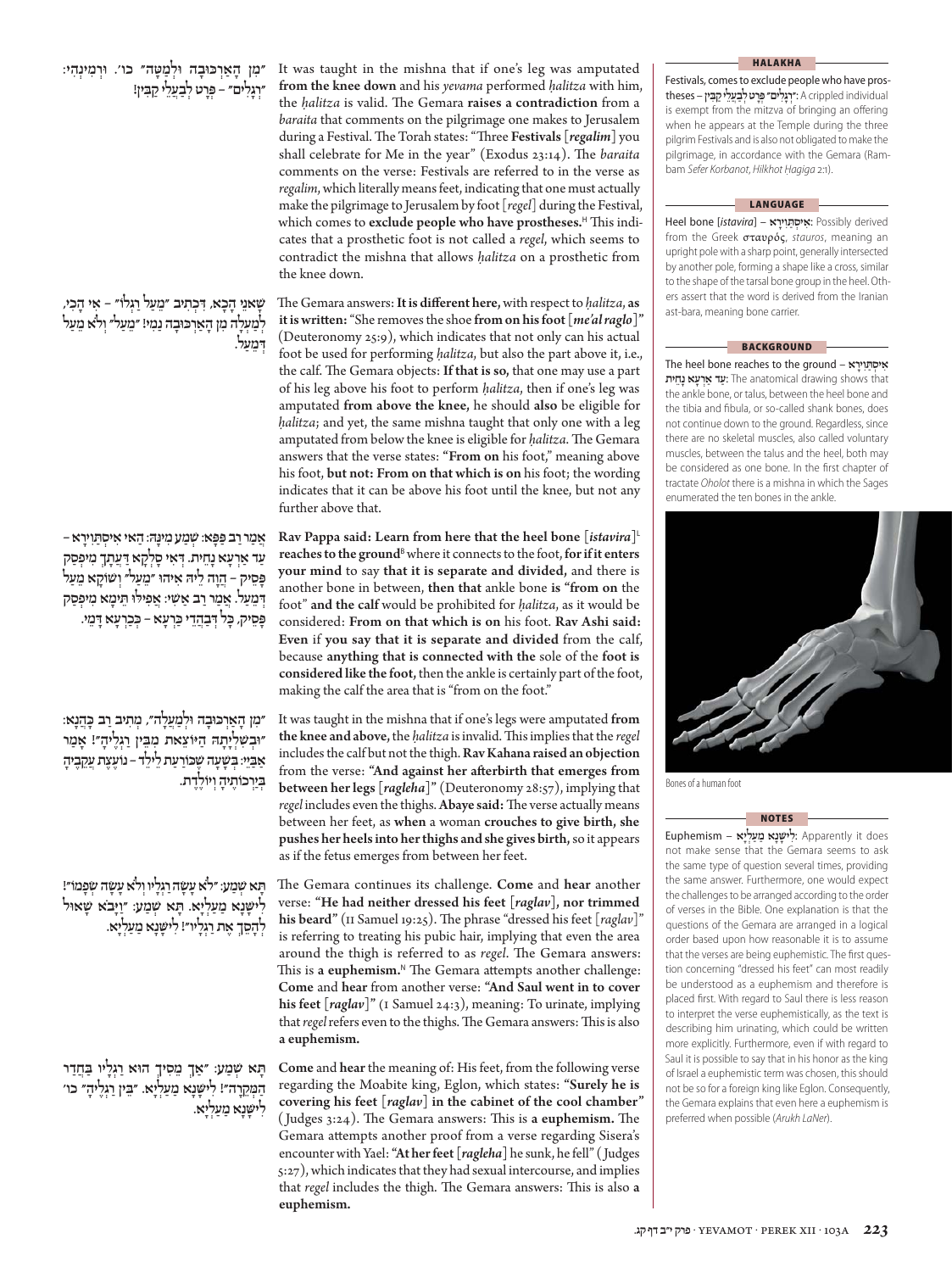**ָאַמרַרִּבי ָ יוֹחָנן: ֶׁשַבע ְּב ִעילוֹת ָּבַעל אוֹתוָֹרָׁשע ְּבאוֹתוֹ ַהיּוֹם, ֶׁשֶּנֱאַמר ֵּ״בין ּכַרע ּכַרע ָנַפל ָׁשָכב ֵּביןַרְגֶל ָיה ָ ַרְגֶל ָיה ָ ּכַרע ָׁשםָנַפל ָׁש ּדוד״. ְוָהא ָנָפל ַּבֲאֶׁשרָ ָקא ִמ ְתַהְנָיא ֵמֲעֵבָירה! ָאַמרַרִּבי ָ יוֹחָנן ּכל ָטוֹבָתן ִמּׁשּוםַרִּבי ׁ ִשְמעוֹן ֶּבן ַ יוֹחי: ָ ֶׁשל ְרָׁש ִעים**

The Gemara elaborates on what happened when Sisera was in Yael's tent. **Rabbi Yoĥanan said: Th at wicked** man, Sisera, **had**  sexual **intercourse** with Yael **seven times that day, as it is stated: "At her feet he sunk, he fell, he lay; at her feet he sunk, he fell;**  where he sunk, there he fell down dead" (Judges 5:27). Each instance of the terms "sunk," "fell," or "lay" in the verse indicates an act of intercourse, as Yael sought to tire and weaken Sisera to enable her to kill him. The Gemara asks: But how could Yael do this even for the noble purpose of killing the wicked Sisera, as **she derived pleasure from** the **transgression** of licentious sexual relations with a gentile? **Rabbi Yoĥanan said in the name of Rabbi Shimon ben Yoĥai: Every** act that is a **benefi t for the wicked** 

Perek **XII** Daf **103** Amud **b**

| רַעַה הִיא אֵצֵל צַדִּיקִים, שֵׁנֵאֲמַר<br>״הִשָּׁמֵר לְךָ מֵן תְּדַבֵּר עִם יַעֲקֹב מִטּוֹב<br>עַר רָע״. בִּשְׁלָמָא רַע - לְחַיֵּי, אֵלֵּא<br>טוב – אַמַּאי לַא? אֵלַא שִׁמַע מִינַּהּ:<br>טוֹבַתַן שֶׁל רְשַׁעִים רַעֲה הִיא אֵצֵל<br>צדיקים.          | is a disadvantage for the righteous, as a righteous individual<br>gains no pleasure from this so-called beneficial act. As it is stated<br>by God to Laban: "Take heed to yourself that you speak not<br>to Jacob either good or bad" (Genesis 31:24). Granted, speak<br>no bad; this is rightly so, i.e., understandable. But speak no<br>good? Why not? Rather, learn from here that even something<br>that would be a good benefit to the wicked like Laban, is a<br>disadvantage for the righteous.                                                                                                                                                                                                                            |
|-----------------------------------------------------------------------------------------------------------------------------------------------------------------------------------------------------------------------------------------------------------|------------------------------------------------------------------------------------------------------------------------------------------------------------------------------------------------------------------------------------------------------------------------------------------------------------------------------------------------------------------------------------------------------------------------------------------------------------------------------------------------------------------------------------------------------------------------------------------------------------------------------------------------------------------------------------------------------------------------------------|
| בִּשְׁלָמָא הָתָם, דִּלְמָא מַדְכַּר לֵיהּ<br>שִׁמָא דַעֲבוֹדָה זֶרָה, אֶלָא הָכָא, מַאי<br>ַרָעָה אִיכָא?                                                                                                                                                | The Gemara asks: <b>Granted, there,</b> in Laban's words to Jacob, it<br>is understandable that there could be a certain repulsive aspect<br>to a wicked man speaking nicely to a righteous individual, as<br>perhaps he will mention to him <sup>N</sup> the name of the idol he<br>worships and even though he means well, it still would repulse<br>Jacob. But here, what disadvantage is there if she derives<br>benefit from licentious relations with a wicked man?                                                                                                                                                                                                                                                          |
| דְקָא שָׁדֵי בָּה זוּהֲמָא. דַאָמַר רַבִּי<br>יוֹחָנְן: בְּשָׁעָה שֶׁבָּא נָחָשׁ עַל חַוָּה<br>הִטִּיל בָּהּ זוּהֲמָא. יִשְׂרָאֵל, שֶׁעֲמְדוּ עַל<br>הַר סִינַי, פָּסְקָה זוּהֲמָתָן, גּוֹיִם, שֶׁלֹּא<br>עָמְדוּ בְּהַר סִינַי, לֹא פָּסְקָה זוּהֲמֶתָן. | The Gemara answers: <b>He implants filth in her</b> and contami-<br>nates her, as her body accepts his semen. As Rabbi Yohanan also<br>said, based on his understanding that the serpent seduced Eve<br>into having sexual relations with him: When the serpent came<br>upon Eve, <sup>N</sup> he infected her with moral contamination, and<br>this contamination remained in all human beings. When the<br>Jewish people stood at Mount Sinai their contamination<br>ceased, whereas with regard to gentiles, who did not stand at<br>Mount Sinai, their contamination never ceased. Therefore,<br>Yael was repulsed by the contamination that she allowed into her<br>body, and she did not benefit from relations with Sisera. |

**NOTES**

**Perhaps he will mention to him, etc.** – ' י**דלמא מדכּר ליה** וכו׳ Rashi explains that Laban's accusing Jacob of taking his idols (see Genesis 31:30) may lead him to mention the idols by name. A number of commentaries prefer Rashi's explanation elsewhere (*Nazir* 23b), where he explains that the concern was that perhaps with good intentions Laban would come to bless Jacob in the name of a false deity.

 primary The **ְ**: **ּדָקא ָׁשֵדי ָּב ּה ּזוֲהָמא** – her in filth implants He element of the filth is the disgrace in having relations with one whose pleasure-seeking nature has not been purified through the experience at Sinai (Rashba). Others explain that a sexual relationship between people creates a certain connection between them, and therefore, when having relations with one who is wicked a righteous person cannot completely preserve himself from the negative influence of that connection.

 $\blacksquare$ בְּשֶׁבֵּא**ָנַחָשׁ עַלְ חוּה** – .When the serpent came upon Eve, etc **ְ וכו׳**: The interpretation of these words by the Maharsha is similar to the explanation given in the Guide of the Perplexed, i.e., at the beginning of Creation, Adam and Eve were perfect in their nature, as both their body and their soul came from pure roots. When Eve sinned by partaking of the fruit of the Tree of Knowledge due to the seductive advice of the serpent, filth was laid upon her. She became like other creatures, as her body was tainted with impurity. The Rashba explains that this impurity is expressed through an overwhelming power that the evil inclination initially wielded over all of mankind. This impurity remained completely intact in all humanity until the Jewish people stood on Sinai, after which the Jewish people removed a level of influence of the evil inclination, while it remained unimpaired for gentiles.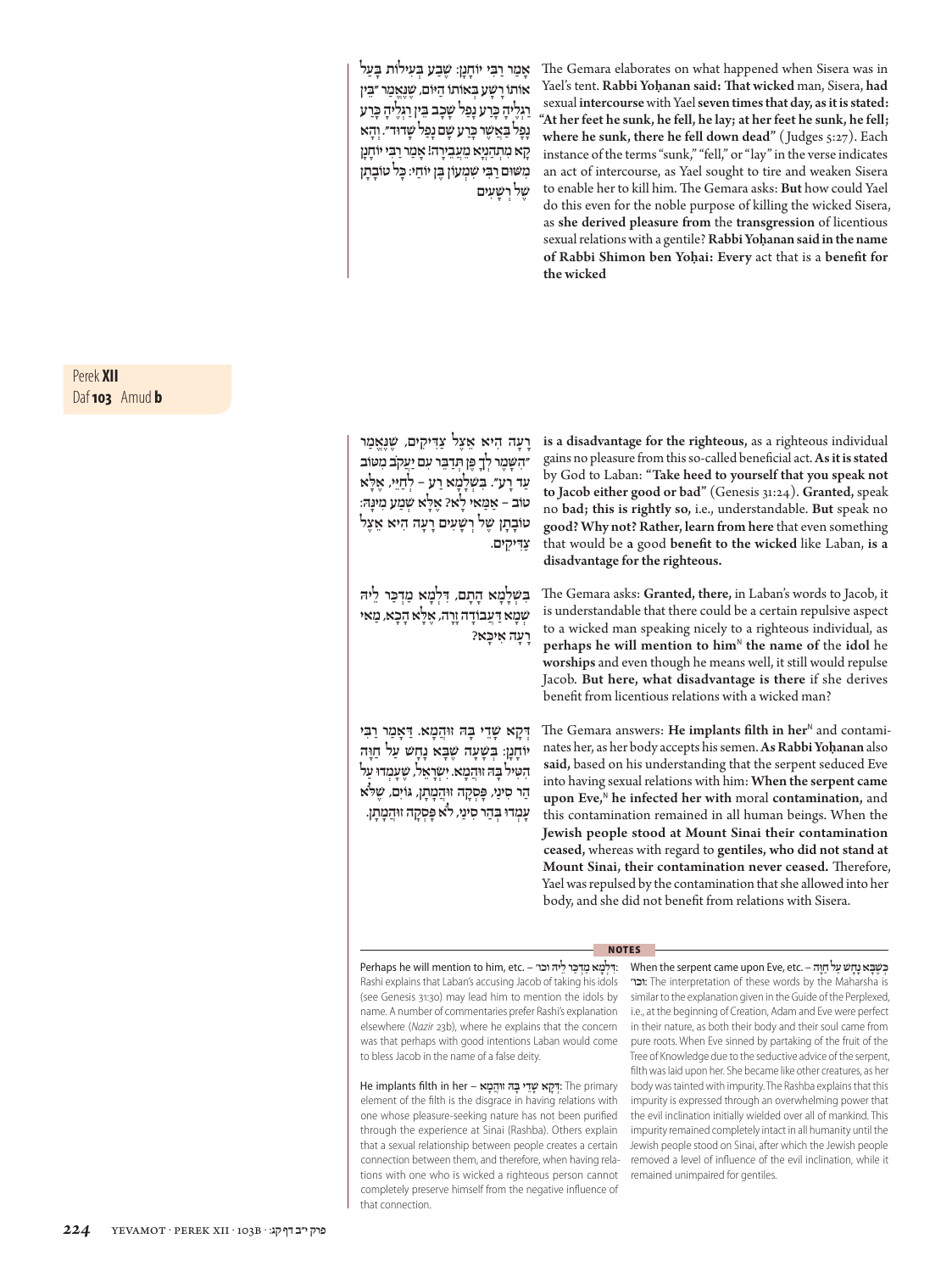**ָ״ח ְלָצה ְּב ִמְנָעל ֶׁשֵאינוֹ ֶׁשּלוֹ״וכו׳. ָּת ּנו ַרָּבַנן: ַ״נֲעלוֹ״, ֵאין ִלי ֶאָּלא ַנֲעלוֹ, ַנַעל ּכל ָאָדם ִמַּנִין? ַּתְל ּמוד ַלוֹמר ַ״נַעל״ ֶׁשל ָ ּכל ָמקוֹם. ַ״נַעל״ – ִמָ**

**ּכן, ַמה ַּתְל ּמוד ַ לוֹמר ַ״נֲעלוֹ״ – ִאם ֵ ַנֲעלוֹ ָהָר ּאוי לוֹ, ְּפָרט ְלָגדוֹל ֶׁשֵאיןָיכוֹל ַלֲה ְלוֹך ּבוֹ, ּו ְפָרט ְלָקָטן ֶׁשֵאינוֹ ֶחוֹפה רוֹב ַרְגלוֹ, ּו ְפָרט ְלַסְנָּדל ַה ְּמ ּסו ְלָיים ֶׁשֵאין לוֹ ָעֵקב.**

**ַאַּבֵייֲהָוהָקֵאי ַק ֵּמ ּיה ְ ּדַרב ֵ יוֹסף, ֲאַתאי ְיָבָמה ַלֲחלוֹץ. ֲאַמר ֵל ּיה: ַהב ֵל ּיה ַסְנָּדָל ְך, ָיֵהיב ֵל ּיה ַסְנָּדָלא ִ ּד ְׂשָמ ָאלא. ָאַמרֵל ּיה: ֵא ַימרַּדֲא ּמורַרָּבַנן ִ ּד ֲיעַבד, ּלה ִמי ֲאַמּור? ְלַכ ְּת ִחָ**

**ָאַמר ֵל ּיה: ִאי ָה ִכי, ַסְנָּדל ֶׁשֵאין ֶׁשּלוֹ ַנ ִמי, ֵא ַימר ַּדֲא ּמור ַרָּבַנן ִ ּד ֲיעַבד, ּלה ִמי ֲא ּמור? ָאַמר ֵל ּיה ָה ִכי ְלַכ ְּת ִחָ ָקָא ִמ ָינא ָל ְך ַהב ֵל ּיה ְוַא ְקֵני ֵל ּיה.** 

**ַ״סְנָּדל ֶׁשל ֵעץ״. ַמאן ַּתָּנא? ֲאַמר ׁ ְש ּמוֵאל: ַרִּבי ֵמ ִאיר ִהיא. ִ ּד ְתַנן: ַה ִּק ֵּיטע ֵ יוֹצא ַּבַּקב ֶׁשּלוֹ, ִ ּד ְבֵריַרִּבי ֵמ ִאיר. ַרִּבי ֵ יוֹסי ֵאוֹסר. ֲא ּבו ּה ִ ּד ׁ ְש ּמוֵאל ֵאוֹמר: ִּב ְמ ּחוֵּפה עוֹר, ְוִד ְבֵרי ַה ּכֹל.**

§ Itwas taught in the mishna that **if she performed** *ĥalitza* **using a shoe that was not his,** the *ĥalitza* is valid. **Th e Sages taught:**  From the verse "And remove **his shoe** from on his foot" (Deuteronomy ƦƩ:ƭ), **I have** derived **only** that the *yavam* may wear **"his shoe,"**<sup>N</sup>i.e., a shoe that belongs to him; **from where** do I derive that he may wear **any person's** shoe? **Th e verse states** the words **"shoe"** and **"shoe"** twice: "And remove his shoe" (Deuteronomy 25:9), and "The house of he who had his shoe removed" (Deuteronomy 25:10), to teach us that in any case it is acceptable, i.e., the shoes of another person may also be worn for *ĥalitza*.

But **if so, what** is the meaning when **the verse states: "His shoe,"**  which seems to indicate that he must own the shoe that he is wearing? It teaches that one must wear **"his shoe,"** i.e., a shoe that is fitting for him, excluding a shoe so large<sup>H</sup> that he is unable **to walk in it, and excluding** a shoe **so small it does not cover most of his foot, and** also **excluding a heelless sandal [***sandal hamesulyam***],**<sup>L</sup>a sandal **that** has only a sole but **does not have a**  heel<sup>N</sup> and is not fit for walking.

The Gemara relates: Abaye was standing before Rav Yosef and a *yevama* **came to perform** *ĥalitza***.** Rav Yosef**said to** Abaye: **Give**  the *yavam* **your sandal** so that the *ĥalitza* may begin. **He gave him his left sandal.** Rav Yosef**said to him:** Granted, one can **say that the Sages said** that it is permitt ed to perform *ĥalitza*with the left shoe after the fact,<sup>H</sup> but did they say that it is also permitted *ab initio***?** 

**He said to him: If so,** then **also** with regard to **a sandal that does**  not belong to him, say that the Sages said that it is permitted after the fact; however, did they say it is permitted as well to perform *ĥalitza* using another's shoe *ab initio***?** Rav Yosef **said to** Abaye: **Th is is what I was saying to you: Give him** your sandal and transfer ownership to him<sup>H</sup> by giving it to him as a temporary gift so that it will be his, and therefore the *ĥalitza* will be performed in an ideal manner, without any question as to its validity.

The mishna taught that if the *yevama* performed *halitza* while the *yavam* was wearing a wooden sandal the *halitza* is valid. The Gemara asks: Who is the *tanna* who taught that it is permitted to use a wooden sandal? **Shmuel said: It is** the opinion of **Rabbi**  Meir, as we learned in a mishna (*Shabbat* 65b): One with an **amputated leg may go out** on Shabbat **with his wooden leg,** as it has the legal status of a shoe; this is **the statement of Rabbi Meir.**  And **Rabbi Yosei prohibits** it, since he does not consider it to have the legal status of a shoe. Alternatively, **the father of Shmuel says:**  Here the mishna is referring to a wooden sandal **that is covered**  in leather, and all agree. This *halakha* was taught in accordance with all opinions, as even Rabbi Yosei agrees that the leather covering makes it a shoe.

### **NOTES**

 I have derived only that the *yavam* may wear his shoe – **איןֵ עלוֲֹנַ לאָּאֶ ליִ** : *Tosafot* comment that it seems as though two separate teachings are expounded from one verse. One explanation is that the Gemara here is not deriving a Torah obligation, but merely introducing a rabbinic decree. One should not use another's shoe lest it not fit properly and be either too large or too small in a way that will invalidate the *ĥalitza* (Rashba).

: **ְלַסְנָּדל...ֶׁשֵאין לוֹ ָעֵקב** – heel a have not does that sandal A Rashi explains the word heel here to be referring to the sole of the shoe; a sandal without a sole is disqualified. Others question this interpretation, as it is obvious that a shoe without a sole is unfit, and therefore they explain that the heel here is referring to the back part of the sandal, which holds the heel of the foot. Any shoe that doesn't have this back portion may not be used for *ĥalitza* as the mitzva of *ĥalitza* involves removing the *yavam's* heel from the shoe, thereby obligating the use of a shoe with a section for the heel of the foot (*Tosafot Yeshanim*; see Meiri).

#### **LANGUAGE**

**ַ**:**סְנָּדל ַה ְּמ ּסו ְלָיים** – [*hamesulyam sandal* [sandal Heelless It seems that the correct version of the text is that of the *Arukh* and the *ge'onim*, who read it as *sandal hamesulyas*, or *sulyas*. The source of this word is apparently the Latin solea, a kind of sandal that has no heel, meaning there is no fixture on the back to hold the heel, similar to modern flip-flops.



Ancient Egyptian heelless sandals

#### **HALAKHA**

 His shoe…excluding a shoe so large – **גדוֹלָלְ רטָפְּ...עלוֲֹנַ**: The shoe used for *ĥalitza* must not be so large that the *yavam* cannot walk in it, nor so small that it does not cover most of his foot (Rambam *Sefer Nashim*, *Hilkhot Yibbum* 4:18; *Shulĥan Arukh*, *Even HaEzer* 169:22).

 Granted, say that the Sages said after the fact, etc. – **ימרַ אֵ** shoe left the with *ĥalitza* performed she If **ַּ**:**דֲא ּמורַרָּבַנן ִ ּד ֲיעַבד** on the right foot of the *yavam*, the *ĥalitza* is valid, but she should use the right shoe *ab initio* (Rambam *Sefer Nashim*, *Hilkhot Yibbum* 4:19; *Shulĥan Arukh*, *Even HaEzer* 169:22, and in the comment of Rema).

**ַהב ֵל ּיה ְוַא ְקֵני** – him to ownership transfer and him Give **יהּ לֵ**: The sandal used for *ĥalitza* should belong to the *yavam ab initio*, but since nowadays the practice is to use the court's sandal, the court gives it to the *yavam* as a gift before *ĥalitza* so that it will belong to him during the *ĥalitza*. After the *ĥalitza* the *yavam* returns the shoe to the court. This ruling is in accordance with Rav Yosef. Some add that the *yavam* must walk for a short time in the court's shoe so that it will appear as if it is his shoe (Rambam *Sefer Nashim*, *Hilkhot Yibbum* 4:19; *Shulĥan Arukh*, *Even HaEzer* 169:14 and *Seder Ĥalitza* 54).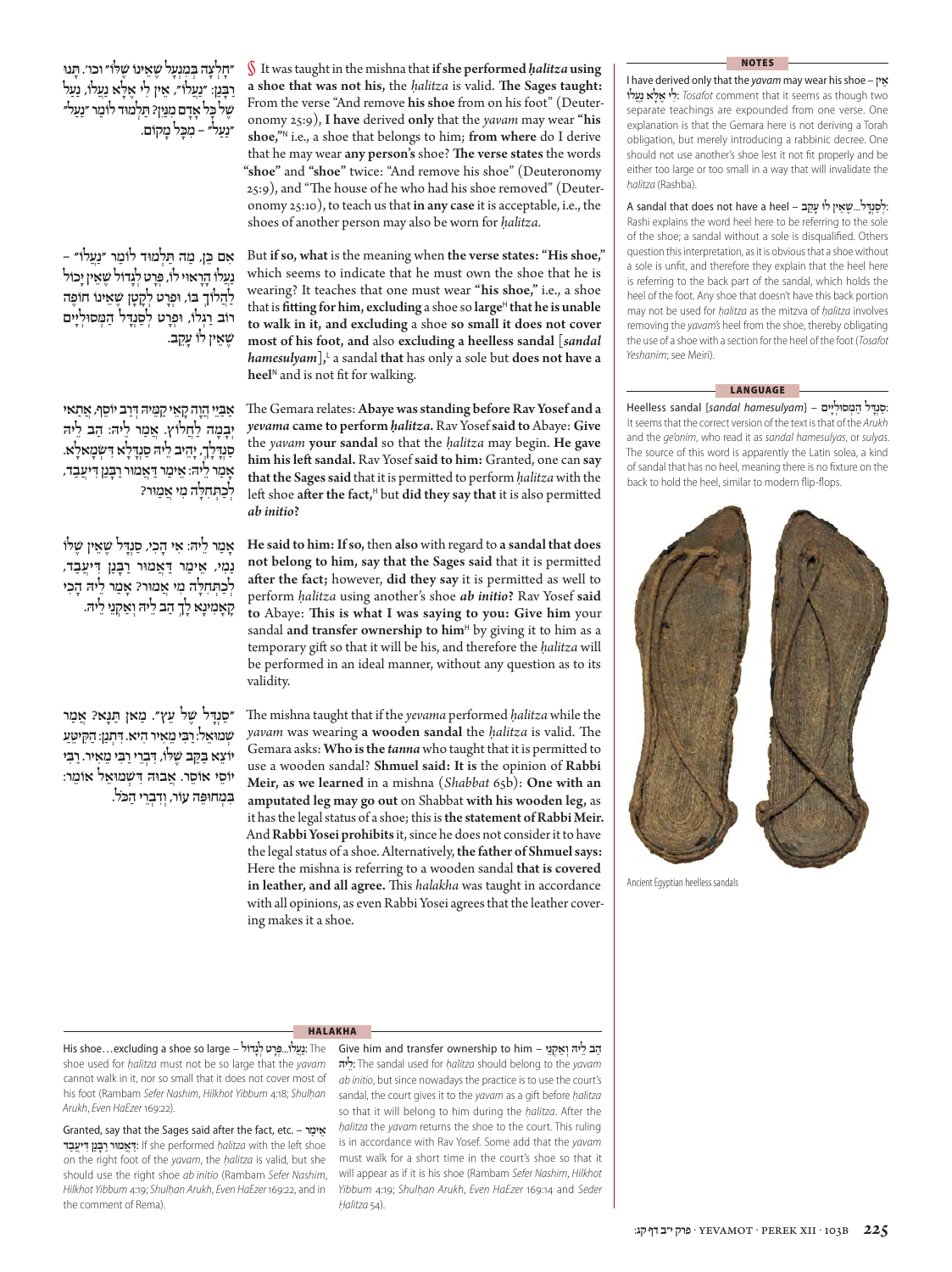### **NOTES**

 A quarantined sandal and a confirmed sandal – **דלָּנְסַ** there ,conclusion s'Gemara the to According : **ּמו ְסָּגר ּו ּמו ְחָלט** is no prohibition after the fact for one who performs *ĥalitza* using a sandal with leprosy, and therefore the commentaries offer explanations as to why use of a sandal with confirmed leprosy cannot be used *ab initio*. The Rashba and the Ritva explain that the Sages were worried that if people saw that one could use a sandal with leprosy for *ĥalitza*, even though it is to be burned, they might mistakenly assume that one could also use other shoes destined for burning, such as a shoe used for idol worship. Since it is prohibited to use a shoe used for idol worship for *ĥalitza* even after the fact, they decreed as a preventive measure that one should not use a shoe with confirmed leprosy *ab initio*.

### **HALAKHA**

**ַסְנָּדל ּמו ְסָּגר** – sandal confirmed and sandal Quarantined **לטָחְ מוּ וּ**: A quarantined sandal and a confirmed sandal, and likewise a sandal placed on the feet of an idol, should not be used for *ĥalitza ab initio*, but if one did so, the *ĥalitza* is valid after the fact (Rambam *Sefer Nashim*, *Hilkhot Yibbum* 4:20).

 A quarantined house and a confirmed house – **גרָּסְ מוּ יתִבַּ לטָחְ מוּ וּ**: A quarantined house imparts ritual impurity to one who touches it from the inside, and a house with confirmed leprosy causes ritual impurity by touching it on the inside or the outside. They both cause ritual impurity if one enters the house, even if he did not touch anything, in accordance with the mishna (Rambam *Sefer Tahara*, *Hilkhot Tumat Tzara'at* 16:2–3).

| אָמַר רַב פַּפִּי מִשְּׁמֵיה דְּרָבָא: סַנְדַּל הַמּוּסְגַּר<br>לֹא תַּחֲלוֹץ בּוֹ, וְאִם חָלְצָה – חֲלִיצָתָהּ<br>בְּשֵׁרָה. סַנְדְּל הַמּוּחְלָט לֹא תַּחֲלוֹץ בּוֹ, וְאִם<br>חַלְצַה - חֵלִיצַתַה פִּסוּלַה. | Rav Pappi said in the name of Rava: One should not perform<br>halitza on a yavam wearing a quarantined sandal, i.e., a sandal<br>examined by a priest who found its signs of leprosy to be incon-<br>clusive, and places the sandal in isolation for a waiting period<br>of up to two weeks to see if clear indications of leprosy develop.<br>But if she did perform <i>halitza</i> while the yavam was wearing it,<br>her halitza is nevertheless valid after the fact. On the other<br>hand, if the sandal with leprosy is a confirmed sandal, NH i.e., a<br>sandal that was definitively ruled to have leprosy, one may<br>not perform halitza with it, and if she did perform halitza<br>while the man was wearing it, her halitza is disqualified. As an<br>object with confirmed leprosy must be burned, it is considered<br>halakhically as if it were already burnt, and is consequently<br>considered to lack the qualities of a shoe necessary for halitza. |
|-----------------------------------------------------------------------------------------------------------------------------------------------------------------------------------------------------------------|------------------------------------------------------------------------------------------------------------------------------------------------------------------------------------------------------------------------------------------------------------------------------------------------------------------------------------------------------------------------------------------------------------------------------------------------------------------------------------------------------------------------------------------------------------------------------------------------------------------------------------------------------------------------------------------------------------------------------------------------------------------------------------------------------------------------------------------------------------------------------------------------------------------------------------------------------------------------|
| רַב פַּפָּא מִשְּׁמֵיהּ דְּרָבָא אֲמַר: אֶחָד סַגְדַל<br>בּוּ וְאִם חָלְצָה – חֲלִיצָתָה כְּשֵׁרָה.<br>הַמּוּסְגָר וְאֶחָד סַנְדָל הַמּוּחְלָט לֹא תַּחֲלוֹץ                                                    | In contrast, Rav Pappa said in the name of Rava: With regard<br>to both a quarantined sandal and a confirmed sandal the<br>same halakha applies: She may not perform halitza with it<br>ab initio, but if she did perform halitza with it, her halitza<br>is valid.                                                                                                                                                                                                                                                                                                                                                                                                                                                                                                                                                                                                                                                                                                    |
| מֵיתִיבֵי: בַּיְת הַמּוּסְגָּר – מְטַמֵּא מִתּוֹכוֹ,<br>מוּחִלַט – מִתּוֹכוֹ וּמֵאֲחוֹרָיו, וְזֶה וְזֶה מְטַמְּאִין<br>בִּבִיאֲה.                                                                               | The Gemara raises an objection to Rav Pappi's version, from<br>a mishna ( $Nega'im_1;4)$ : A quarantined house, i.e., one in<br>which a discoloration appeared and was then quarantined by a<br>priest until it could be determined whether it would be deemed<br>a confirmed house of leprosy or not, renders one who touches<br>it ritually impure from within, i.e., if one touches the inside<br>of the house he becomes ritually impure; a house with con-<br>firmed leprosy <sup>8</sup> renders one impure not only from touching it<br>inside from within, but additionally from touching it behind,<br>by touching it on the outside; and both this and that, i.e., both<br>a quarantined house and a confirmed house, impart ritual<br>impurity through entering it, as one who enters into either<br>house becomes ritually impure, even if he does not touch the<br>walls. <sup>H</sup>                                                                    |
| וְאִי סָלְקָא דַּעֲתָךְ כִּדְמִכְתַּת דָּמֵי – וְהָא<br>בְעֵינַן "וְהַבָּא אֶל הַבַּיִת" וְלֵיכָּא!                                                                                                             | The Gemara elaborates: And if it enters your mind to say that<br>an item with confirmed leprosy is considered as if it were<br>crushed and not intact due to the requirement to burn it, then<br>in order to contract ritual impurity through entering a house<br>with leprosy, we require that there be a house, as the verse<br>states: "Moreover, one who enters the house  shall be ritually<br>impure" (Leviticus $14:46$ )? And this requirement is not satis-<br>fied here, as the house confirmed with leprosy must be burned<br>and consequently should be considered as if it is crushed and<br>not intact.                                                                                                                                                                                                                                                                                                                                                  |

**BACKGROUND**

## A quarantined house, a house with confirmed leprosy – **יתִבַּ**

 leprous if ,)57–14:33 Leviticus see (law Torah By : **ּמּו ְסָּגר, ַּבִית ּמו ְחָלט** spots appear in a house, all of the objects in the house must be removed in order to prevent them from becoming ritually impure, after which a priest is brought to examine the house. If the priest confirms that there is evidence of leprosy, the house is quarantined and left uninhabited for a week, after which it is reexamined by the priest. If the leprous spots darkened or disappeared, the priest scrapes away the blemished area and the house is declared ritually pure. If the spots are unchanged in color and size, the house is quarantined for a second week and inspected at the end of the week. If the spots have faded or disappeared, the priest scrapes away the place of the blemish and purifies the house with the purification process involving

birds, cedarwood, and red thread, parallel to the purification process by which a leper is purified.

If, at the end of the second week, the priest discovers that the blemish has spread or retained its color, the affected stones are removed, and the mortar that had supported them is scraped off and deposited outside the city. The house is then replastered and quarantined for a third week. If the spots reappear, the entire house must be destroyed, and its stones are disposed of in a ritually impure place. If the blemish did not reappear, then the priest purifies the house with the purification process. Both a quarantined house and a confirmed house render objects inside them ritually impure, with the exception of objects in hermetically sealed earthenware containers. Additionally, a confirmed house also renders objects that contact its exterior ritually impure.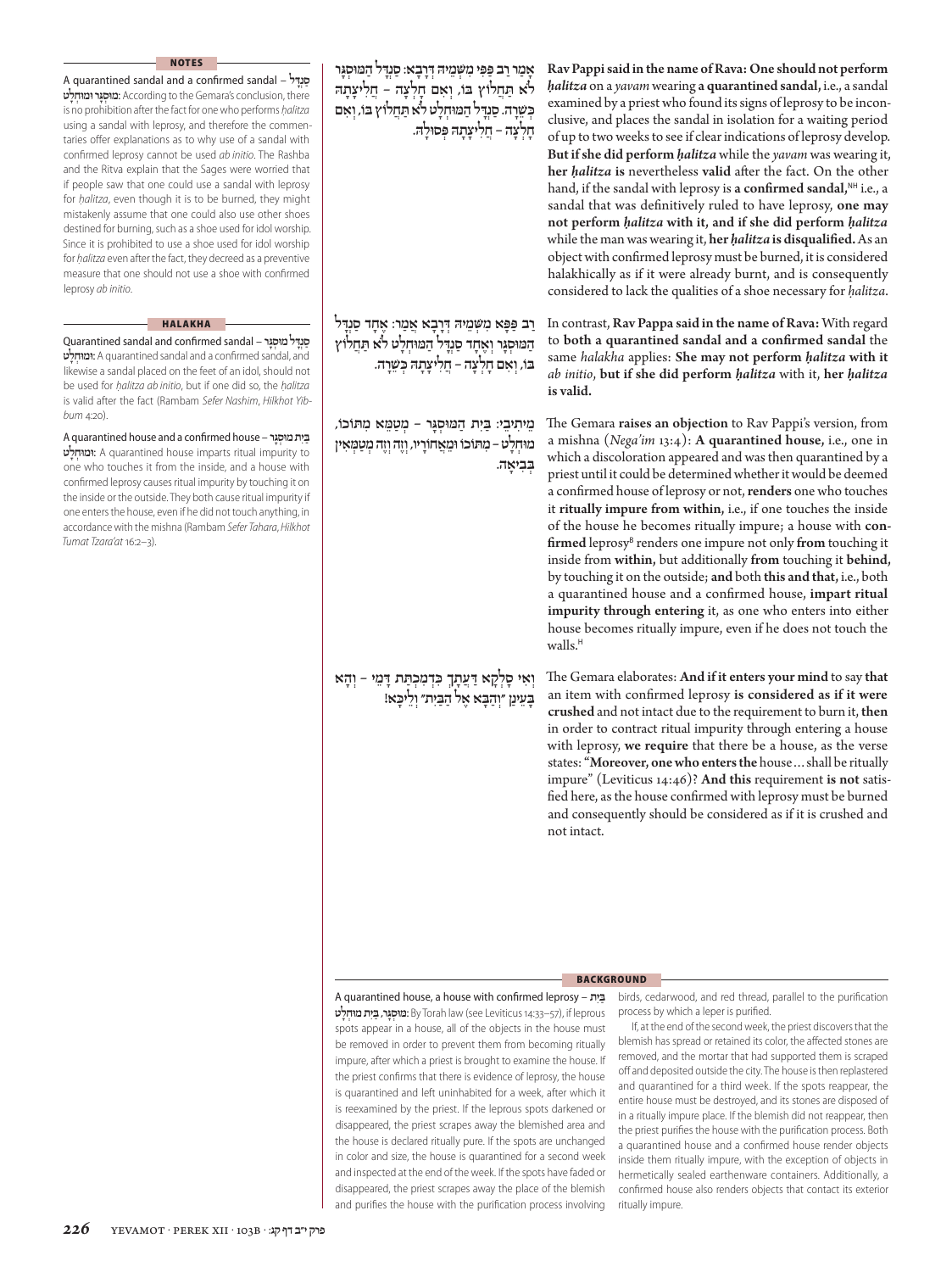| שְׁאנֵי הָתָם, דְּאָמַר קְרָא ״וְנָתַץ אֶת<br>הַבַּיִת", אֲפִילוּ בִּשְׁעַת נְתִיצָה קָרוּי<br>בית.                                                                                                       | The Gemara answers: There it is different, as the verse states: "And<br>he shall break down the house" (Leviticus $14:45$ ), which teaches that<br>even while it is being broken down it is still called a house, until it is<br>totally destroyed. Therefore, although for other purposes, objects that<br>are required to be burned are considered crushed, the verse explicitly<br>teaches that a house confirmed with leprosy is considered intact with<br>regard to its ability to transmit ritual impurity to those who enter it.                                                                                                                                                                                                                                                                                     |  |
|-----------------------------------------------------------------------------------------------------------------------------------------------------------------------------------------------------------|-----------------------------------------------------------------------------------------------------------------------------------------------------------------------------------------------------------------------------------------------------------------------------------------------------------------------------------------------------------------------------------------------------------------------------------------------------------------------------------------------------------------------------------------------------------------------------------------------------------------------------------------------------------------------------------------------------------------------------------------------------------------------------------------------------------------------------|--|
| תַּא שְׁמֲעָ: מַטְלִית שֶׁיֵּשׁ בּוֹ שַׁלֹּשׁ עַל<br>שַׁלֹש, אַף עַל פּי שֵׁאַין בּוֹ כַּזִּיִת, כִּיוַן<br>שֵׁנִּכְנַם רוּבָּהּ לְבַיִת טַהוֹר טִמְּאַתְהוּ,<br>מַאי לַאו - מוּחְלֵטֶת? לַא, מוּסְגֵרֶת. | <b>Come</b> and hear a proof from the <i>Tosefta</i> ( <i>Nega'im</i> $7:3$ ): If a rag that is<br>three fingerbreadths by three fingerbreadths <sup>H</sup> has a spot of leprosy, then<br>even if it does not contain the minimum volume of an olive-bulk,<br>once most of the rag enters a pure house it renders the house ritually<br>impure. What, is it not referring to a rag with confirmed leprosy, imply-<br>ing that one should calculate its measurements even when its leprosy is<br>confirmed and it is destined to be burned? The Gemara rejects this<br>assumption: No, this is referring to a quarantined rag, which does not<br>have to be burned and is consequently considered intact. It can be<br>measured to determine if it has the minimum measurements required<br>for imparting ritual impurity. |  |
| אִי הָכִי, אֵיכָא סֵיפָא: הָיוּ בָּהּ כַּמָּה<br>זֵיתִים, בֵּיוָן שֶׁנִּכְנַם מִמֶּנָּה כַּזַיִת לְבַיִת<br>טַהוֹר - טְמְאַתְהוּ.                                                                         | The Gemara challenges: If you interpret it so, say the latter clause: If<br>the rag was the volume of several olives, <sup>H</sup> i.e., it was very thick and even<br>a small section of the cloth was equal to an olive-bulk, when one olive-<br>bulk of the rag enters a ritually pure house, even if it is a small portion<br>of the rag, it renders the house ritually impure.                                                                                                                                                                                                                                                                                                                                                                                                                                         |  |
| אִי אַמְרַתְּ בִּשְׁלַמָּא מוּחְלֵטֵת, הַיִּינוּ<br>דְּאִיתְקַשׁ לְמֵת, אֶלָּא אִי אָמְרַתְּ<br>מוסגרת - אַמַּאי אִיתְקַשׁ לְמֶת?                                                                         | Granted, if you say that the entire baraita is referring to a rag with<br>confirmed leprosy, this is so because a confirmed leper is juxtaposed<br>with and thereby compared to a dead person (Numbers $12:12$ ), and<br>therefore an olive-bulk of the rag causes ritual impurity just as an olive-<br>bulk of a corpse does. But if you say it is speaking about a quarantined<br>rag, why should it be juxtaposed to a dead person? There is no biblical<br>source comparing a quarantined leper to a corpse, and therefore, there<br>is no reason to think that an olive-bulk of a rag transmits ritual impurity.<br>Only if the rag is of the minimum dimensions and the entire rag enters<br>the airspace does it transmit ritual impurity.                                                                           |  |
| שָׁאנֵי הָתָם, דְּאָמַר קְרָא ״וְשָׂרַף אֶת<br>הַבֶּגֶד״: אֲפִילוּ בִּשְׁעַת שְׂרֵיפָה קָרוּי<br>בֵּגֵד.                                                                                                  | The Gemara answers: That is correct; the baraita is referring to a rag<br>with confirmed leprosy, but nevertheless it is not difficult for Rav Pappi.<br>Although generally objects that are required to be burnt are considered<br>crushed even before they are burnt, this is not true with regard to a<br>garment with leprosy. There the halakha for a garment that has con-<br>firmed leprosy is different, as the verse states: "And he shall burn the<br>$\,$ garment" (Leviticus 13:52), which indicates that even when it is being<br>burned, it is still called a garment.                                                                                                                                                                                                                                        |  |

### **HALAKHA**

 A rag that is three fingerbreadths by three fingerbreadths – If the rag was the volume of several olives – **יתיםִ זֵמהָּ כַּ הּ בָּ יוּ הָ**: **מַמְלִית שֵיֵשׁ בּוֹ שֵׁלֹשׁ עַל שַׁלֹשׁ:** A rag afflicted with leprosy that is If a large rag is afflicted with leprosy, as long as at least a portion three fingerbreadths by three fingerbreadths transmits ritual impurity to a ritually pure house when most of the rag enters the house, even if it does not have the minimum measure of an *Tumat Tzara'at* 13:14). This ruling does not differentiate between olive-bulk (Rambam *Sefer Tahara*, *Hilkhot Tumat Tzara'at* 13:14).

of the rag that is equal in size to one olive-bulk enters a house, it renders the house ritually impure (Rambam *Sefer Tahara*, *Hilkhot*  a quarantined or confirmed case of leprosy, as opposed to the simple understanding of the Gemara.